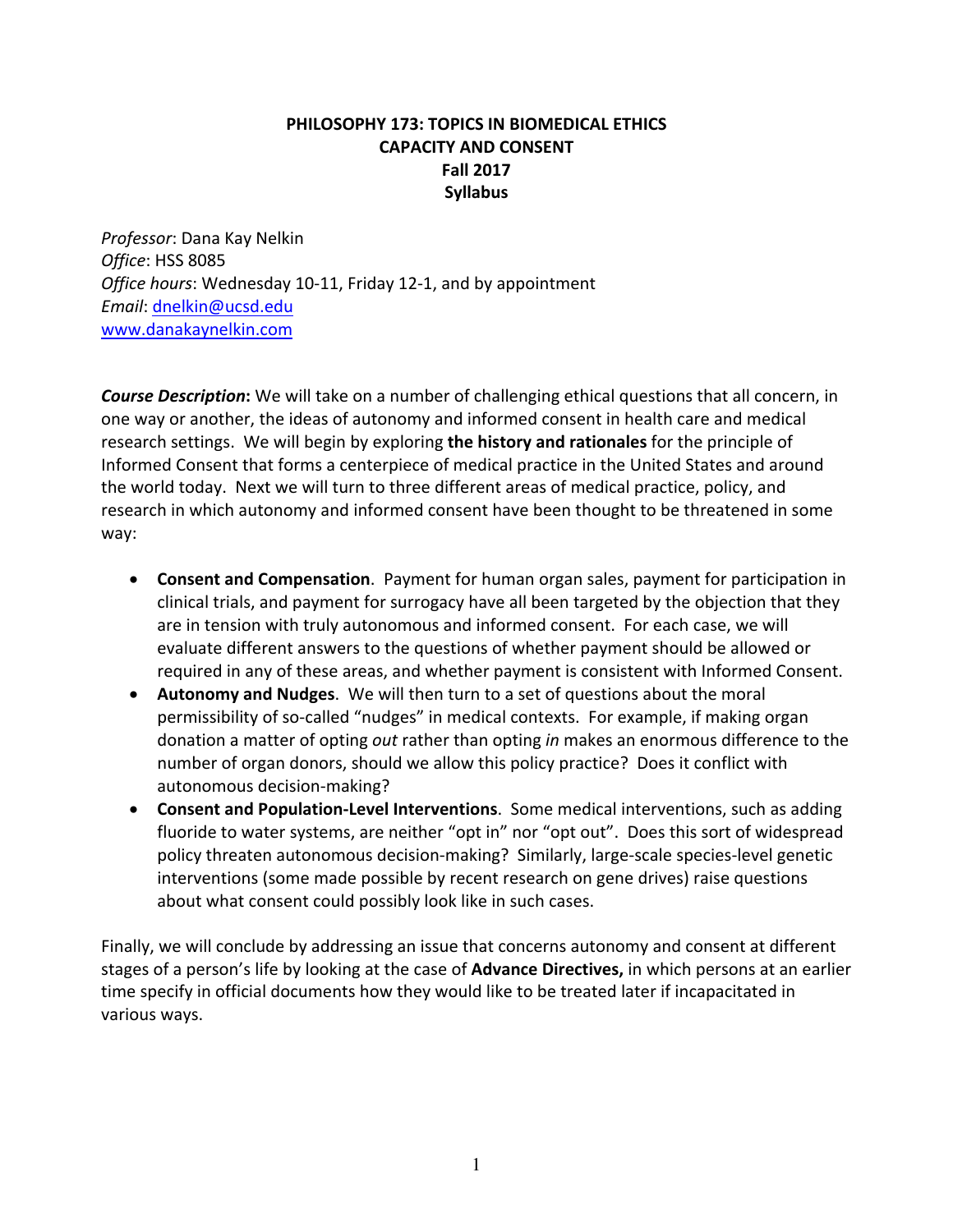| 9/29  | Introduction                                                                                                              |
|-------|---------------------------------------------------------------------------------------------------------------------------|
| 10/2  | Informed Consent: History and Rationale Nuremberg Code, Belmont Report                                                    |
| 10/4  | Informed Consent: History and Rationale Nir Eyal "Informed Consent"                                                       |
| 10/6  | The Autonomy Rationale Nomy Arpaly, "Which Autonomy?"                                                                     |
| 10/9  | The Autonomy Rationale Onora O'Neill, "Some Limits of Informed Consent"; James                                            |
|       | Wilson, "Is Respect for Autonomy Defensible?"                                                                             |
| 10/11 | Noxious Markets? Debra Satz, Why Some Things Should Not Be for Sale chapter 3                                             |
| 10/13 | Noxious Markets? Debra Satz, Why Some Things Should Not Be for Sale chapter 4                                             |
| 10/16 | Organ Sales Debra Satz, Why Some Things Should Not Be for Sale chapter 9                                                  |
| 10/18 | <b>Organ Sales</b>                                                                                                        |
| 10/20 | Research Subject Payments Trudo Lemmens and Carl Elliott, "Guinea Pigs on the<br>Payroll"                                 |
| 10/23 | Research Subject Payments Alan Wertheimer and Franklin Miller, "Payment for<br>Research Participation: A Coercive Offer?" |
| 10/25 | Research Subject Payments Tricia Phillips, "Exploitation in Payment to Research<br>Subjects"                              |
| 10/27 | Surrogacy Debra Satz, Why Some Things Should Not Be for Sale chapter                                                      |
| 10/30 | Autonomy and Nudges Richard Thaler and Cass Sunstein, Nudge excerpts                                                      |
| 11/1  | <b>Midterm</b>                                                                                                            |
| 11/3  | Autonomy and Nudges Richard Thaler and Cass Sunstein, Nudge (excerpt)                                                     |
| 11/6  | <b>Nudging and Organ Donation</b> Thaler and Sunstein, Nudge (excerpt)                                                    |
| 11/8  | Nudging and Health Maintenance Alex Rajczi, "Liberalism and Public Health Ethics"                                         |
| 11/10 | <b>Veterans' Day</b>                                                                                                      |
| 11/13 | Nudging, Informed Consent, Procedures, and Clinical Trials Schlomo Cohen,<br>"Nudging and Informed Consent"               |
| 11/15 | Nudging, Informed Consent, Procedures, and Clinical Trials TBA                                                            |
| 11/17 | Consent and Population Level Interventions James Childress, Ruth Faden et al.,                                            |
|       | "Public Health Ethics: Mapping the Terrain"                                                                               |
| 11/20 | Consent and Population Level Interventions: Case Study-Fluoridated Water TBA                                              |
| 11/22 | Consent and Population Level Interventions: Case Study-Gene Drives Arthur Caplan                                          |
|       | et al, "No Time to Waste-The Ethical Challenges Created by CRISPR                                                         |
| 11/24 | <b>Thanksgiving</b>                                                                                                       |
| 11/27 | Autonomy and Advance Directives Ronald Dworkin, Life's Dominion (excerpt)                                                 |
| 11/29 | Advance Directives Rebecca Dresser, "Dworkin on Dementia: Elegant Theory,                                                 |
|       | Questionable Policy"                                                                                                      |
| 12/1  | Advance Directives Allen Buchanan, "Advance Directives and the Personal Identity                                          |
|       | Problem"                                                                                                                  |
| 12/4  | Advance Directives Agnieszka Jaworska, "Respecting the Margins of Agency"                                                 |
| 12/6  | Advance Directives Agnieszka Jaworska, "Respecting the Margins of Agency"                                                 |
| 12/8  | Conclusion                                                                                                                |

**Course Readings:** All course readings are available through the class website.